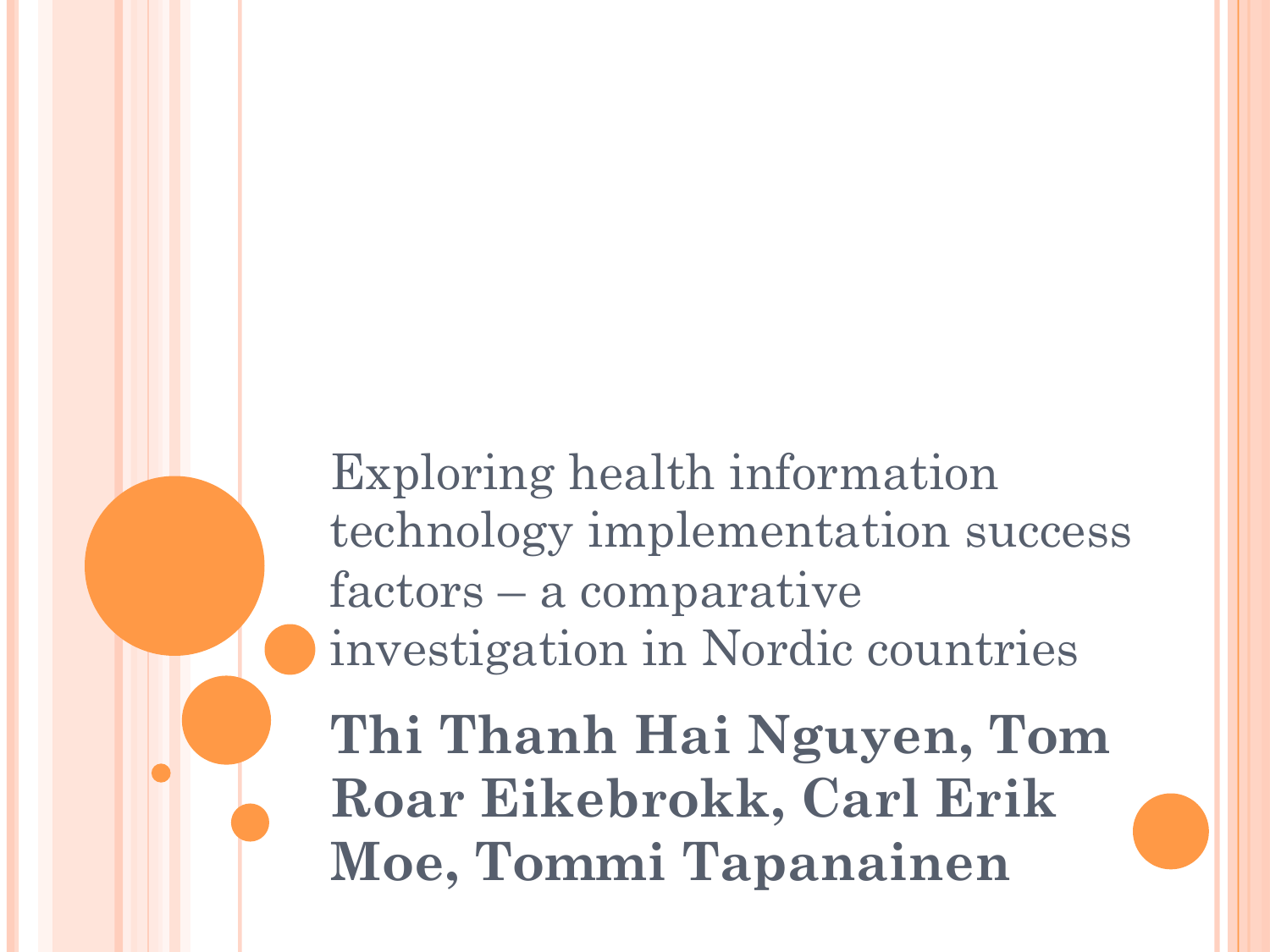## Research Problems

¢The computerized technologies that collect, store and display patient information across the whole range of functions which may affect the health of citizens and patients are called Health Information Technology (HIT) (Brender et al. 2006).

health information systems which store and retrieve information to support patient care activities;

administration information systems which assist in carrying out financial and administrative support activities, such as payroll, patient accounting, materials management, and office automation;

and executive decision support systems which provide information and analytical tools to support managerial decision-making in health services organizations.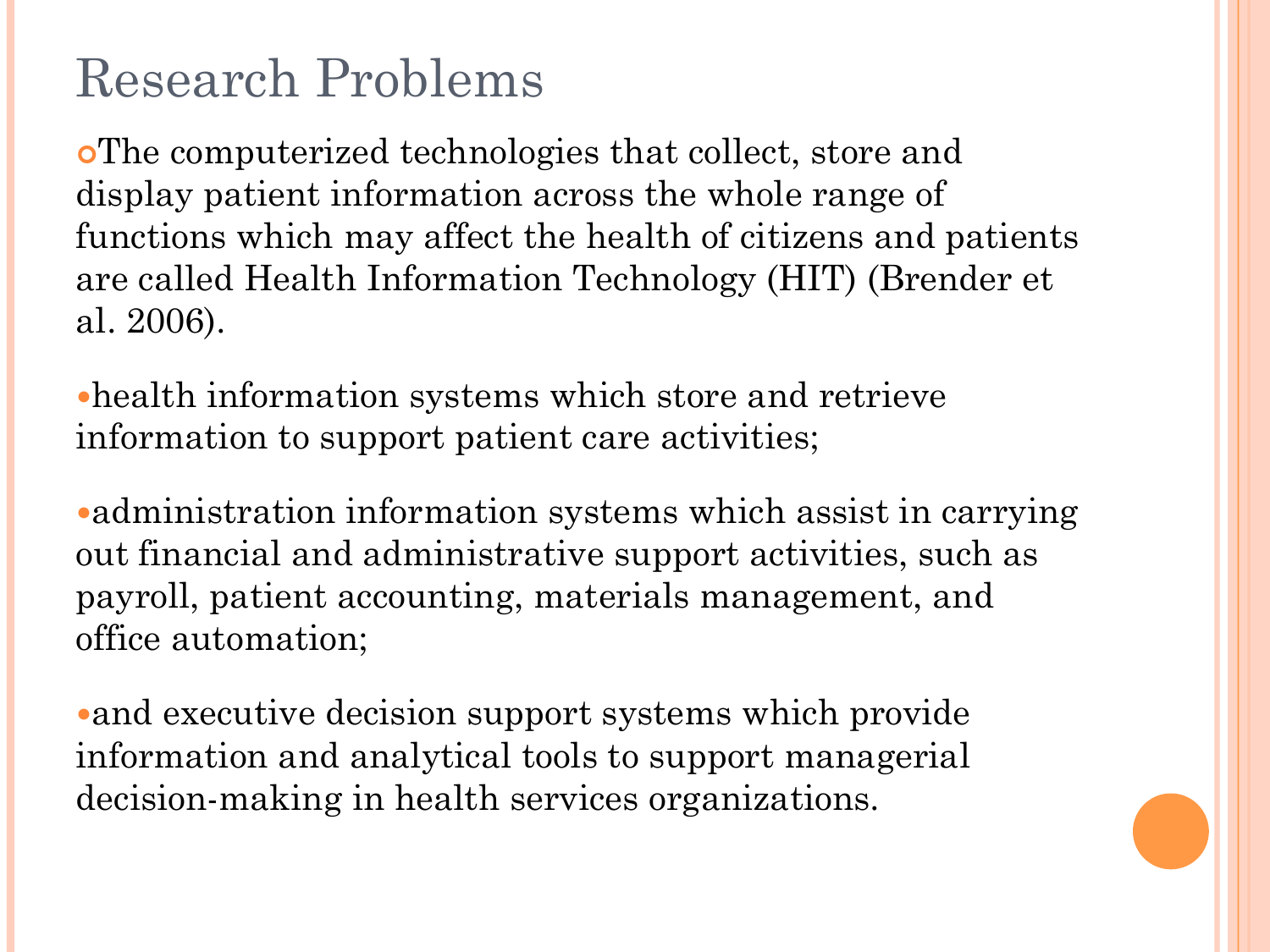¢An ongoing debate on how to achieve greater success in implementing Health Information Technology (HIT).

¢Many scholars have attempted to improve the success rate of HIT implementation by identifying success factors (SFs)

key elements that influence the ability to achieve intended objectives or goals.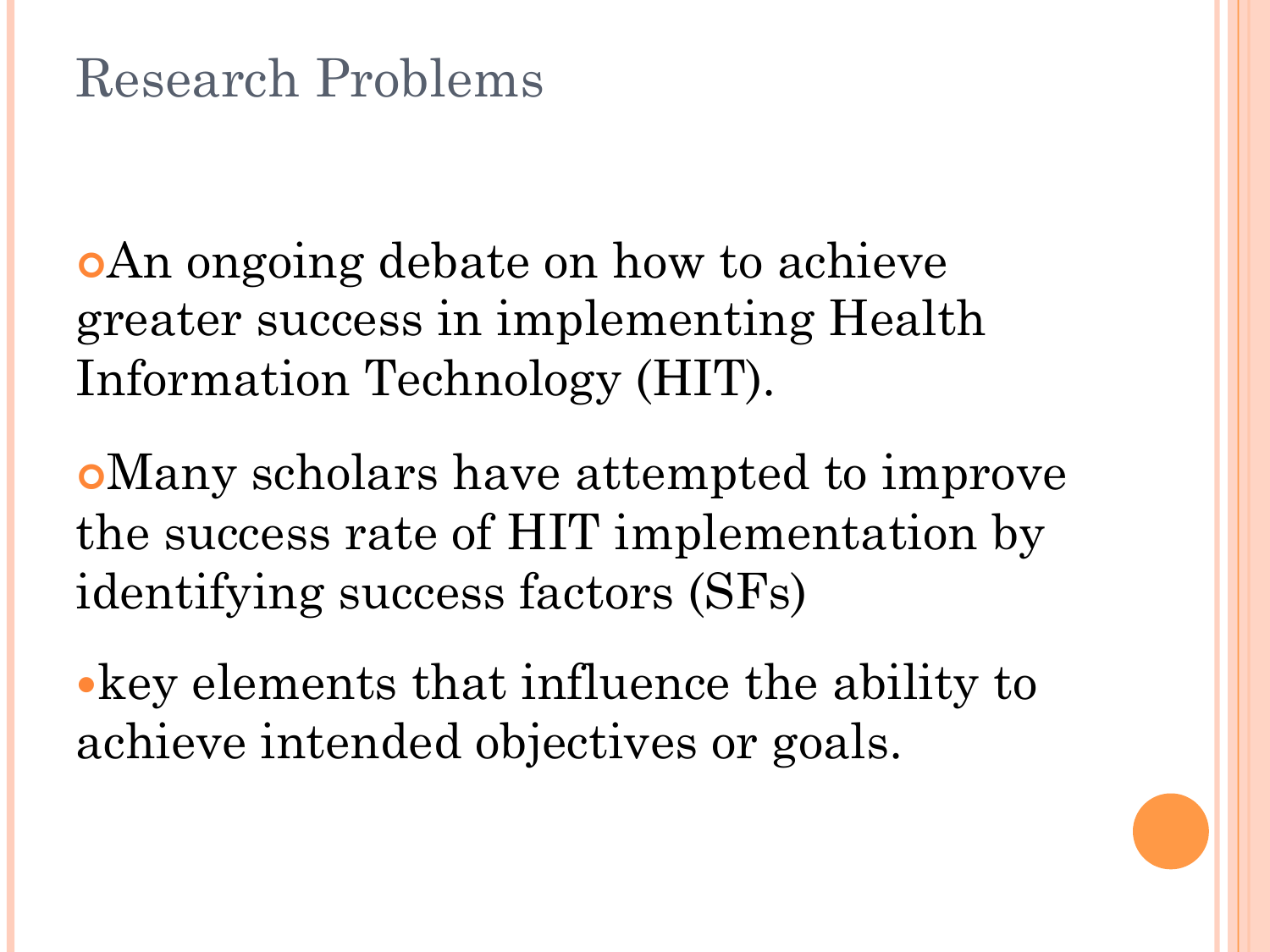¢A number of overlapping SFs and their interrelationships should be explored

Brender et al. (2006) developed a list of 110 SFs into 12 perspectives.

Ash et al. (2003b) grouped related sub-themes to form 12 principles that can be categorized into four groups.

Both Brender et al. (2006) and Ash et al. (2003b) shared some common SFs, such as technical or organizational factors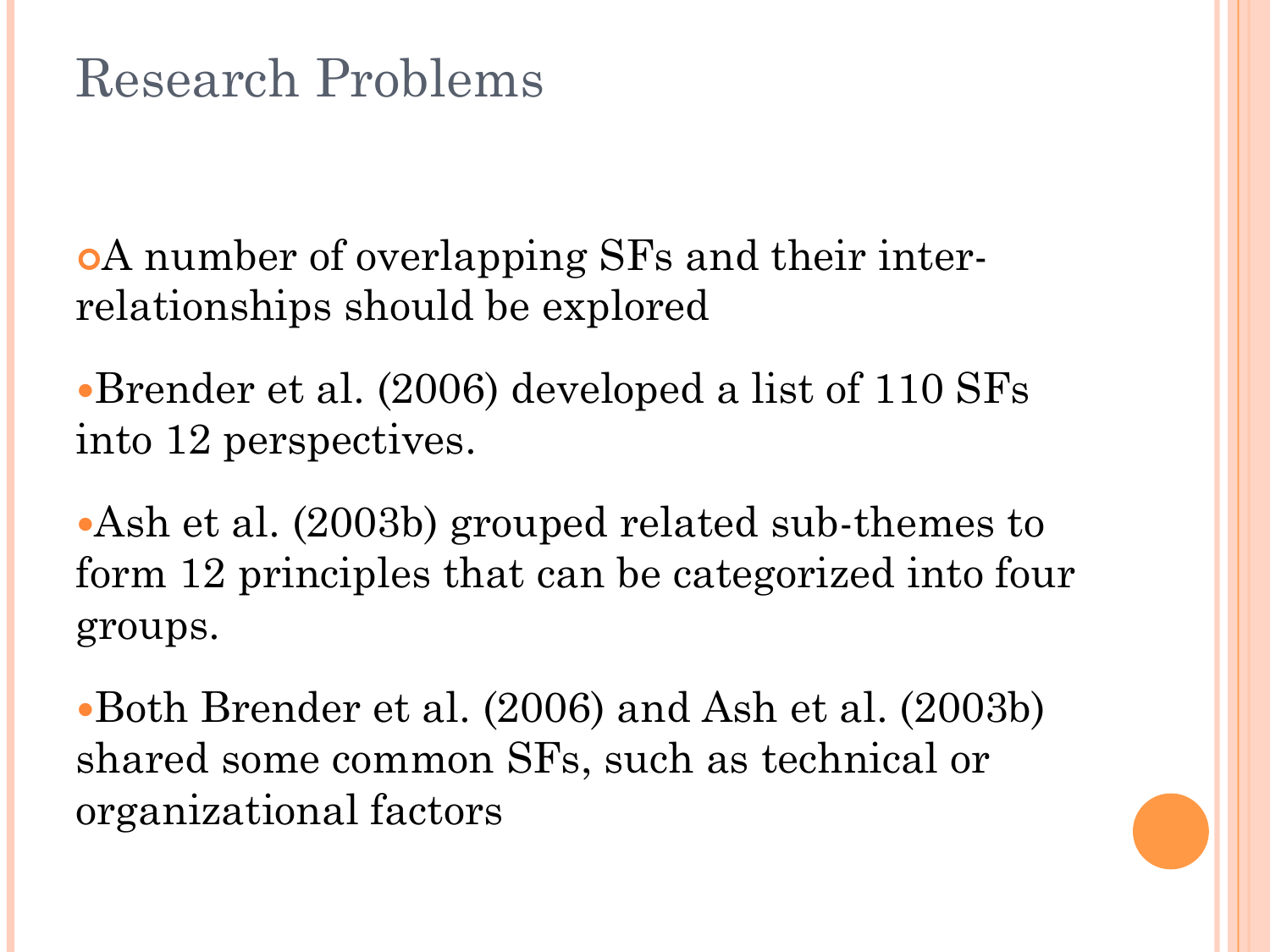### Research Problems

¢Most studies have been conducted in North America, mainly the US and Canada.

¢Need to explore whether the SFs identified in this context are equally relevant in other global contexts.

¢Literature reviews of SFs in other fields found that there is a set of common SFs regardless of organization size, industry, or country.

–Ngai et al. (2008) found common SFs in ERP across 10 different countries and regions.

–Saini et al. (2013) found insignificant differences in the SFs of ERP in SMEs compared with large ones in India.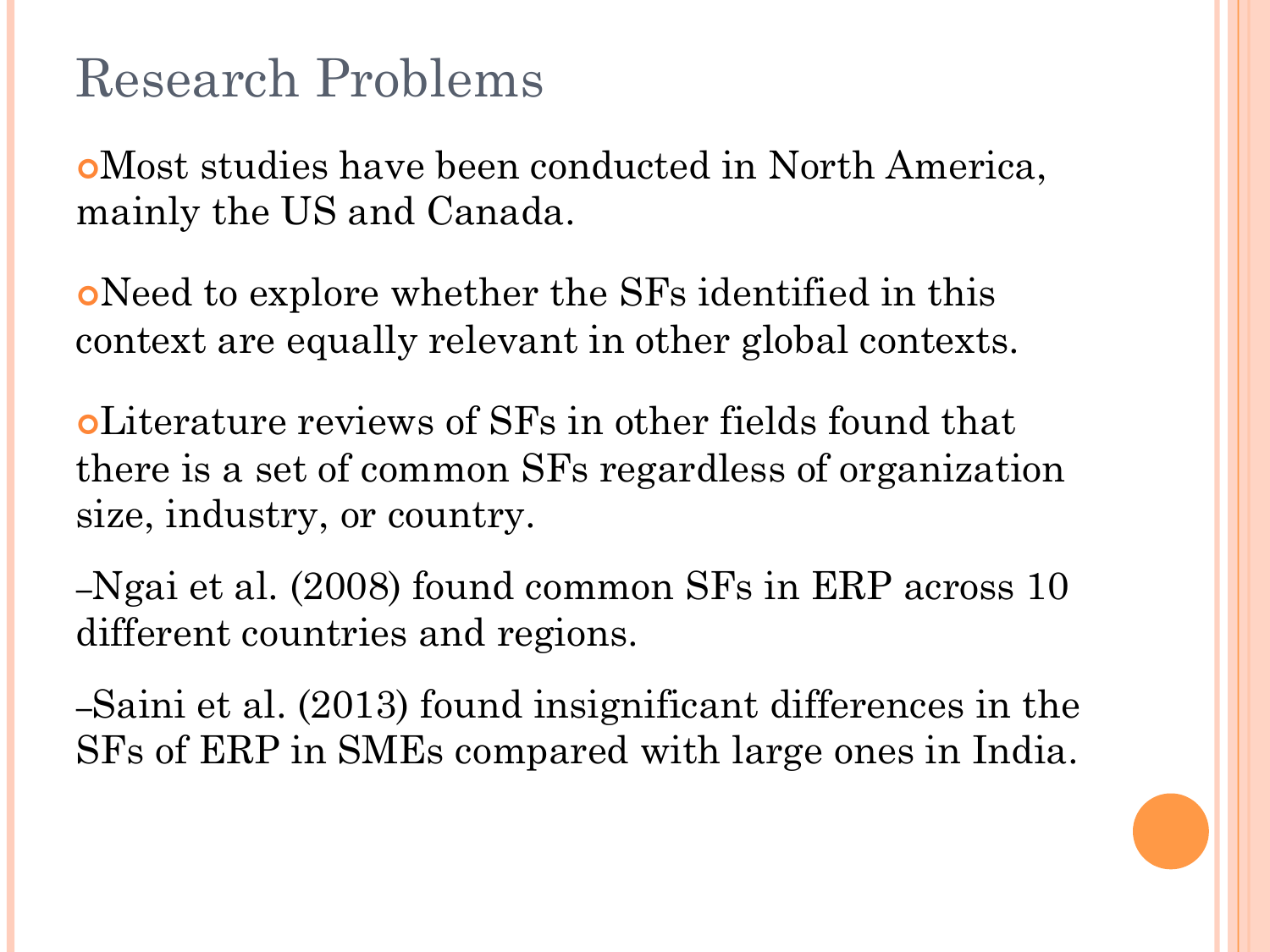## Research Problems

- o Previous studies have recognized the problem of the many (often overlapping) SFs and addressed the need to improve their categorization (Meijden et al., 2003) as a basis for
- o improving the HIT implementation knowledge (Rahimi et al., 2009) to create a common basis for both research and practice.
- o IT managers should see such a condensed list of SFs as a practical checklist to assist in HIT implementation efforts.
- o Our review of the literature shows that further theorizing is needed on SFs of HIT implementation.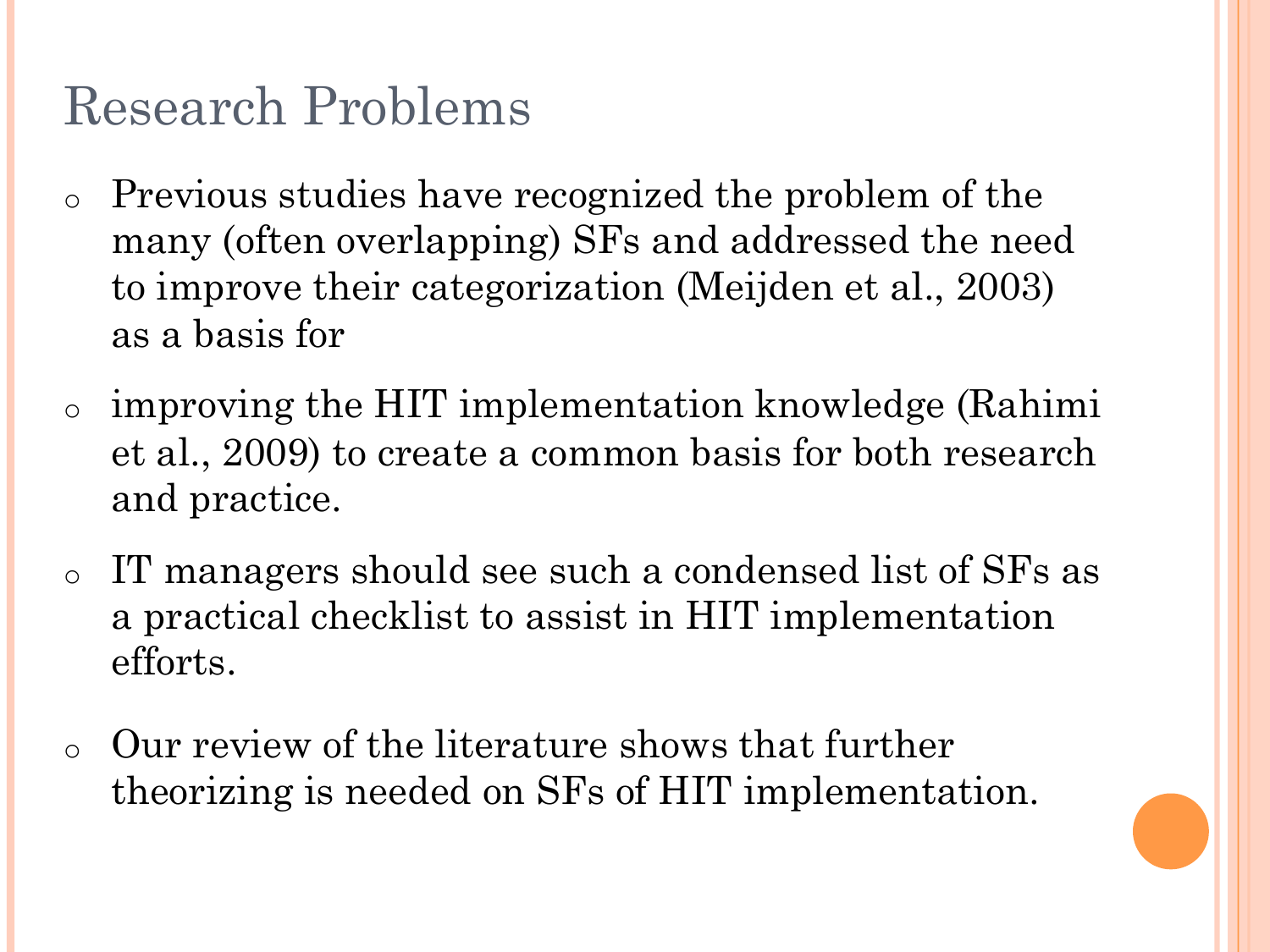### Research Questions & Method

- What is the relationship between SFs?
- And to what extent are the identified SFs relevant in the Nordic countries?

¢A survey to IT managers in Nordic countries' healthcare organizations

–IT managers have rich information about the IT implementation in their organizations.

¢Exploratory factor analysis was used to produce groups of SFs characterized by statistical similarity;

¢Then, the comparison of SFs at the country level was checked using ANOVA.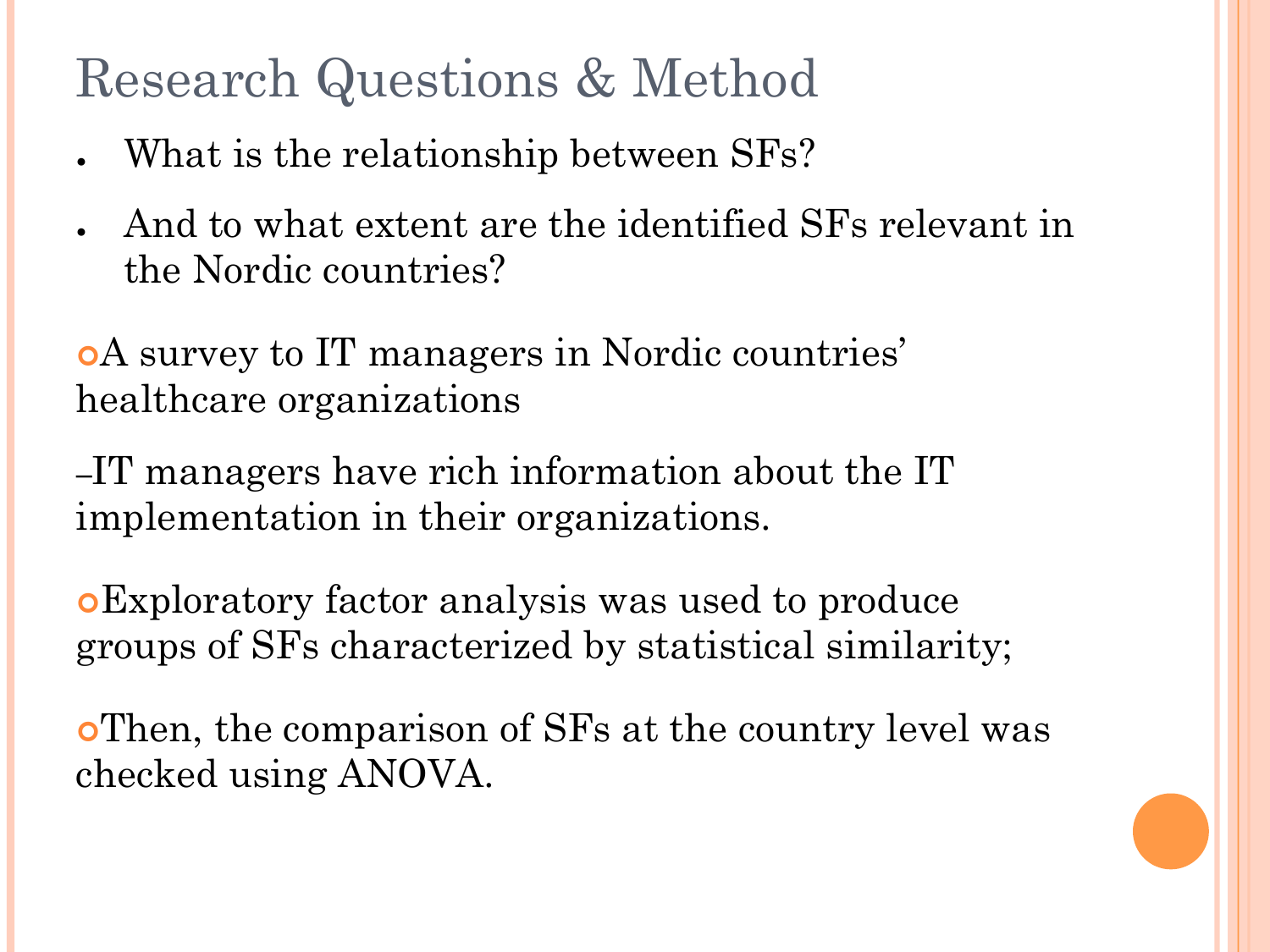# Literature review: 25 SFs

- After literature reviewed  $\&$  pilot tested, the questionnaire includes 25 SFs
- Commitment and support of leaders
- System quality
- End-user participation and involvement
- Service and information quality
- Infrastructure quality
- Cooperation among administration, IT, and clinical functions
- Sufficient resources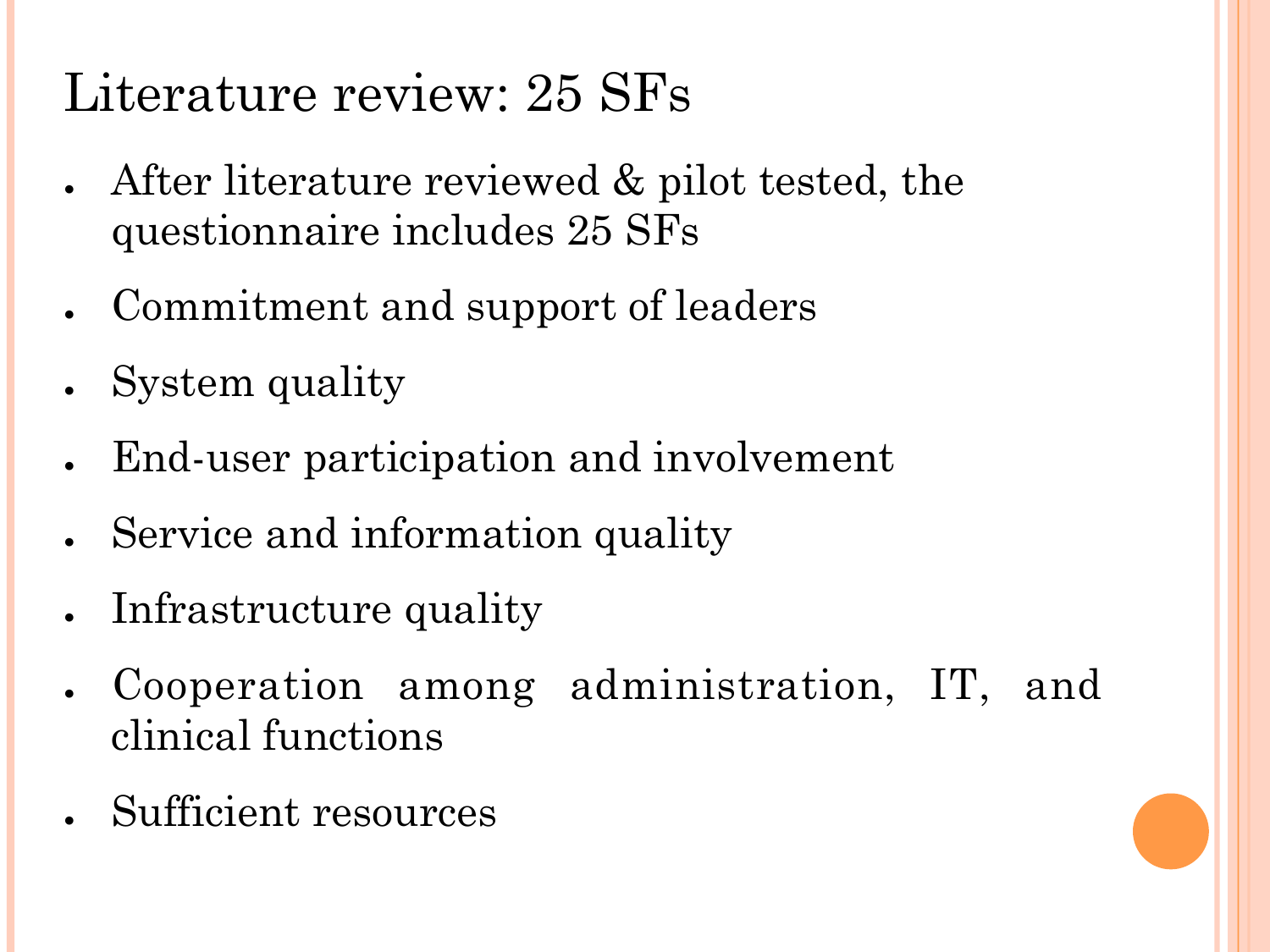# Literature review:25SFs

- Staff training
- Co-development of the system and the workflow
- Collaboration with vendors
- Project management
- Meeting the needs of end-users
- Multi-disciplinary teamwork
- Performance of the project team
- Technical support
- Organization openness in change and innovation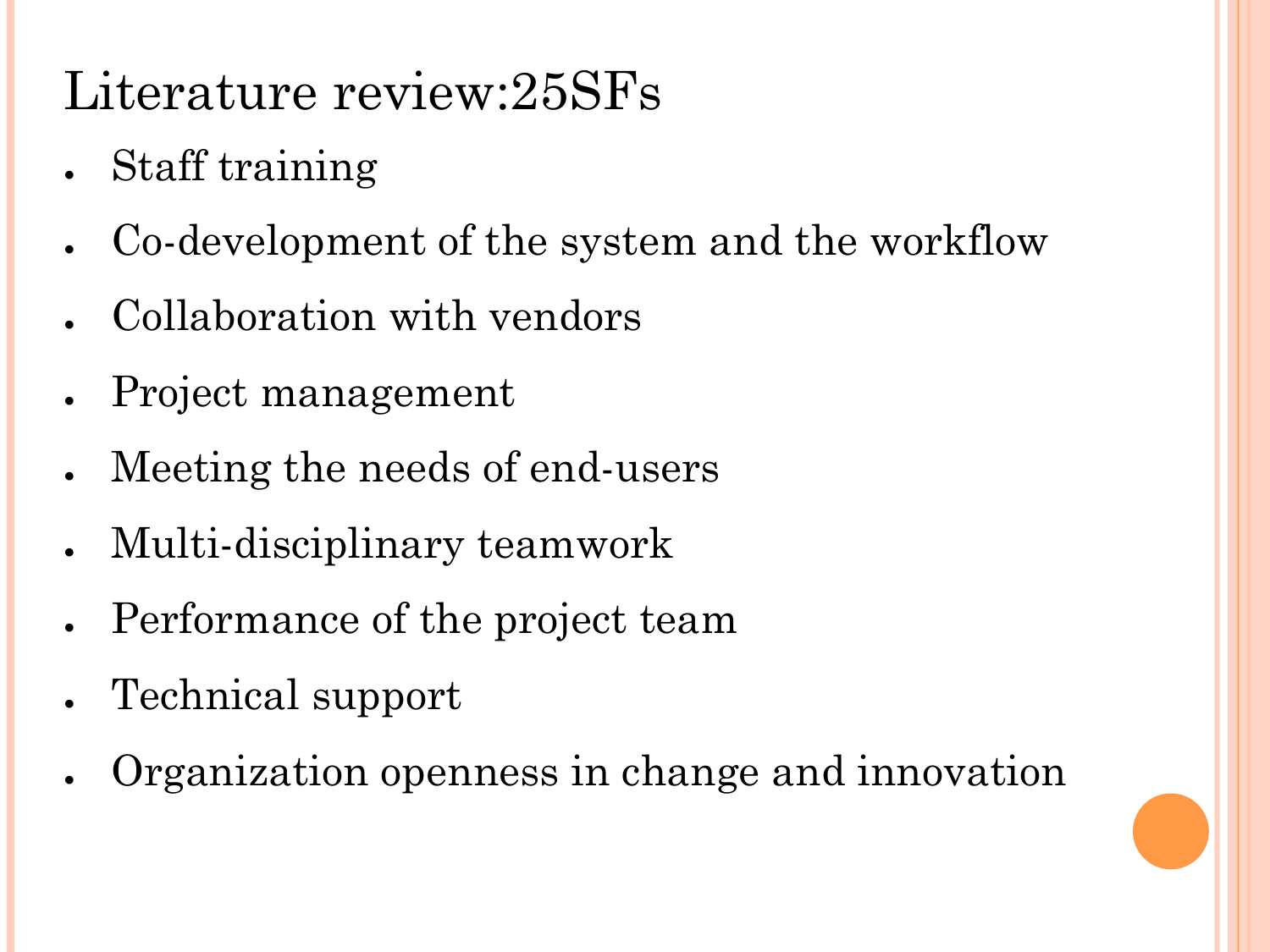## Literature review: 25 SFs

- Meeting the needs of management
- Organization strategy
- Organization experience in change and innovation
- Information communication technology (ICT) strategy
- Meeting the needs of external stakeholders
- Project champions
- **Regulation**
- **Incentives**
- Influence of external environment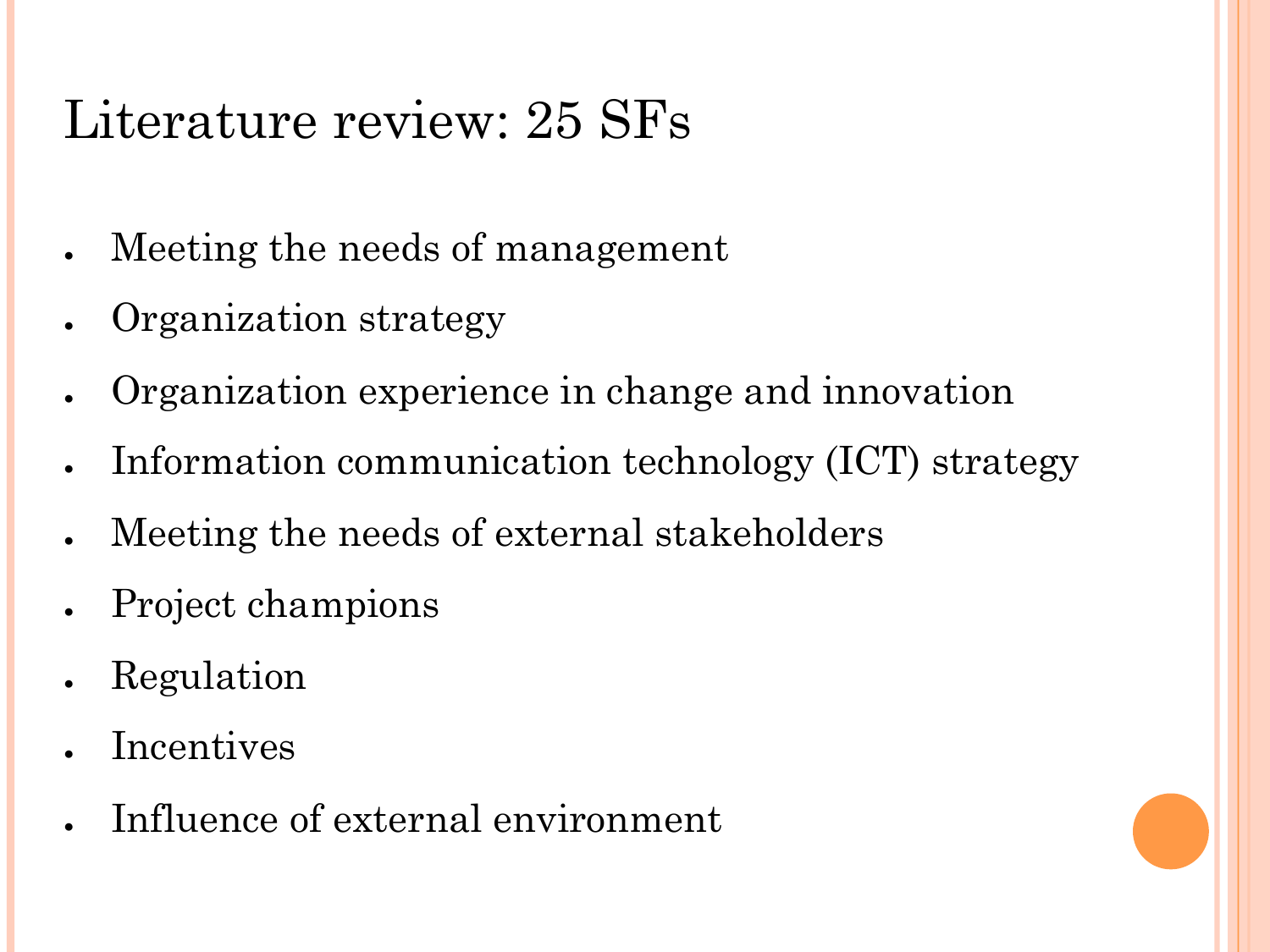# Survey administration

- In practice, IT managers have different job titles, and they work in various organizational units. Therefore, it is not easy to determine who is an IT manager in a healthcare organization.
- In this research, one group of respondents was identified directly by the researchers using publicly available information on healthcare organizations.
- To supplement this method, the researchers also asked specific contact persons in some healthcare organizations to forward the survey to "the individual who is responsible for the automated information systems in your hospital."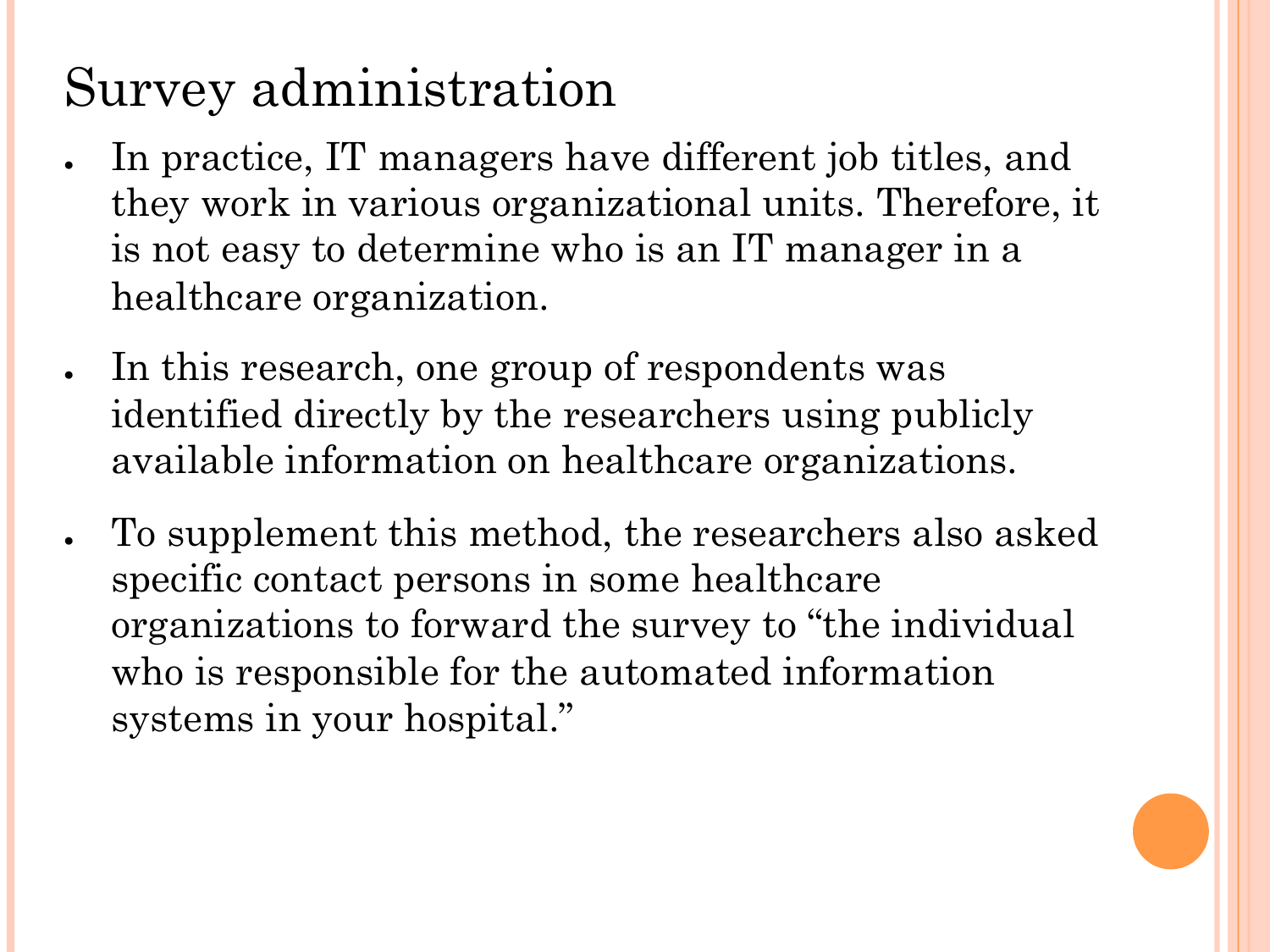### Survey administration

- The final list of potential respondents included 309 persons (Denmark: 85; Finland: 109; Norway: 69; and Sweden: 46).
- A link to the questionnaire on the survey website was sent to the respondents
- The IT managers were asked to evaluate and show the degree of perceived importance for each factor in a 7-point Likert-type scale
- The survey duration was two months and a total of 94 responses at 30.42% response rate.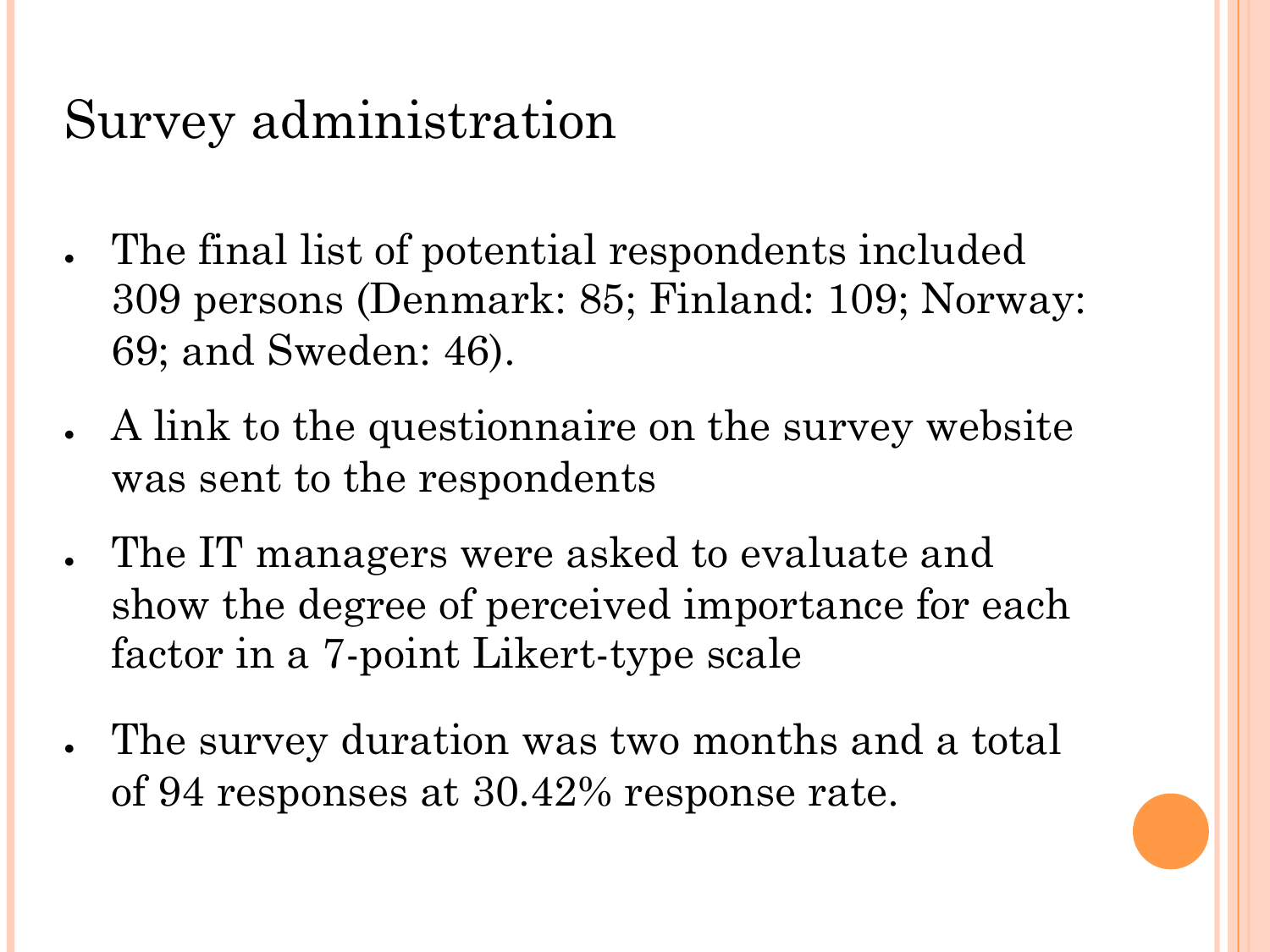### Survey administration

- The jobs of the respondents who were contacted via contact persons needed to be verified
- Based on background information collected from the respondents on their work titles and job roles
- After the screening was completed, a total of 91 responses were included in this study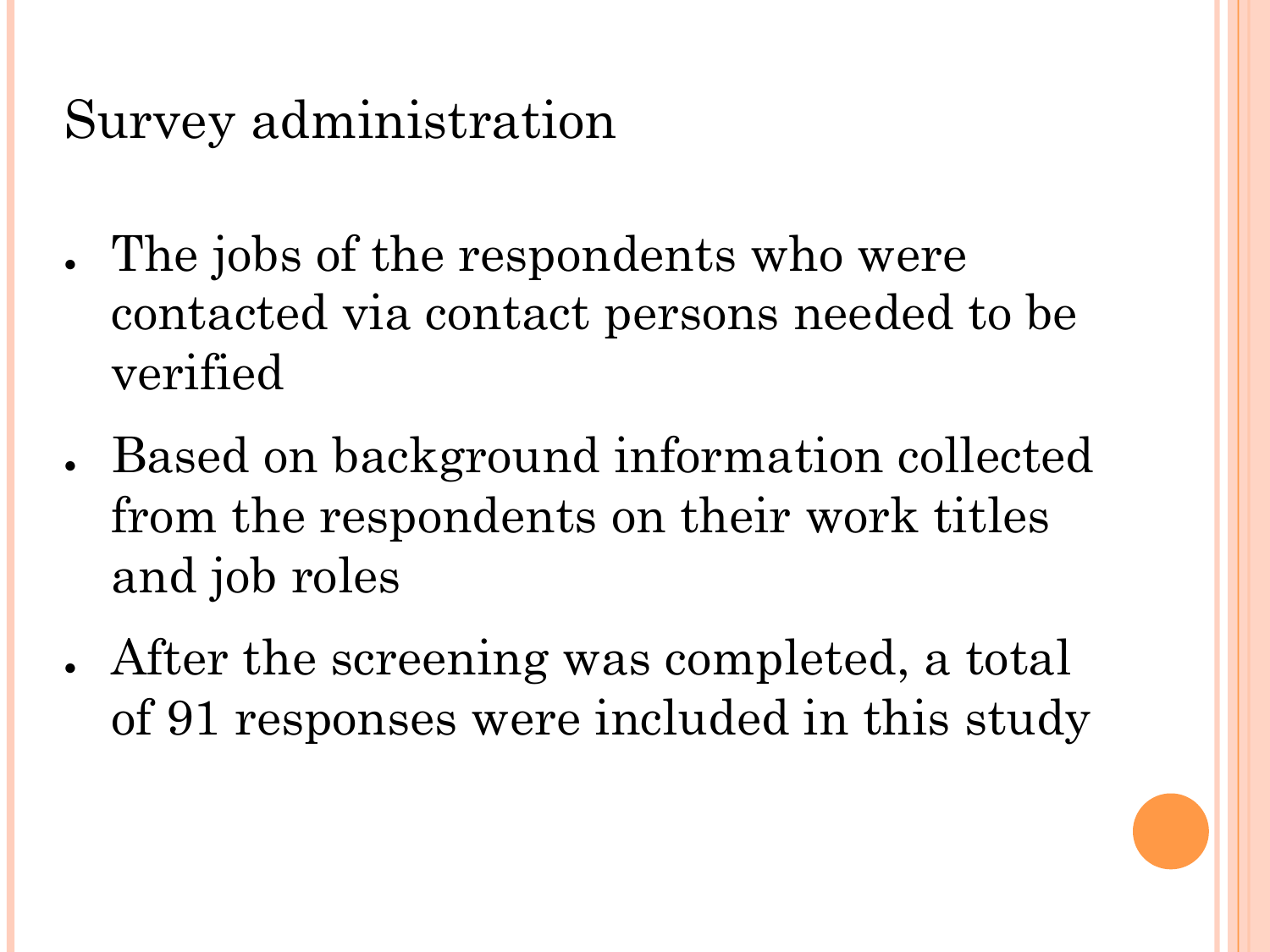# **Profile of respondents by countries**

| <b>Countries</b> | <b>Number of respondents</b> | $\frac{0}{0}$ |
|------------------|------------------------------|---------------|
| <b>Denmark</b>   | 14                           | 15.4          |
| Finland          | 32                           | 35.2          |
| Norway           | 25                           | 27.5          |
| Sweden           | 20                           | 22.0          |
| <b>Total</b>     | 91                           | 100.00        |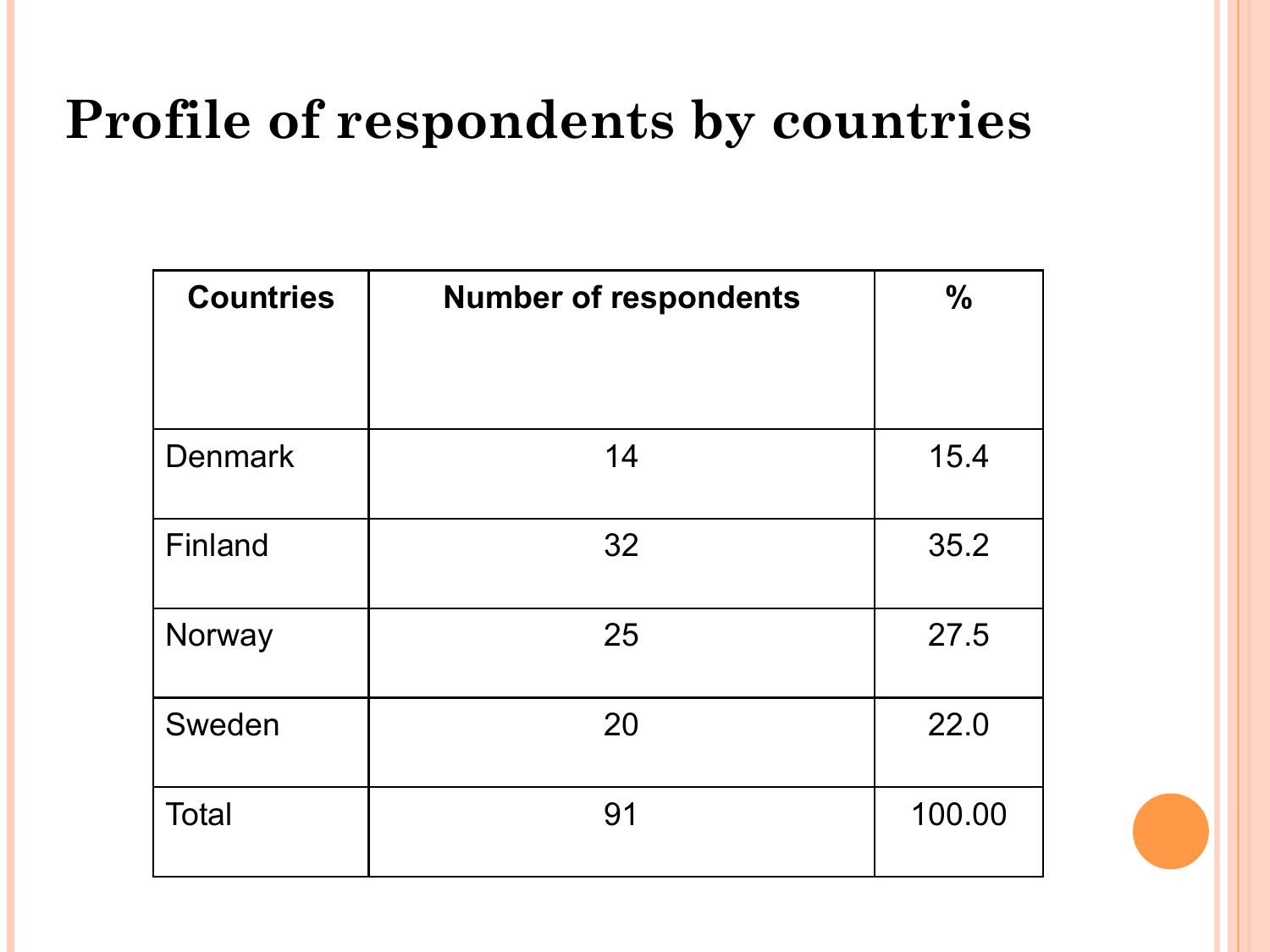## Sample characteristics

The average age: 50 years

Almost 60% had a previous management job  $.36\%$  were female

high education level: technical (38.5%), followed by business school (14.4%) and medical science  $(13.6\%).$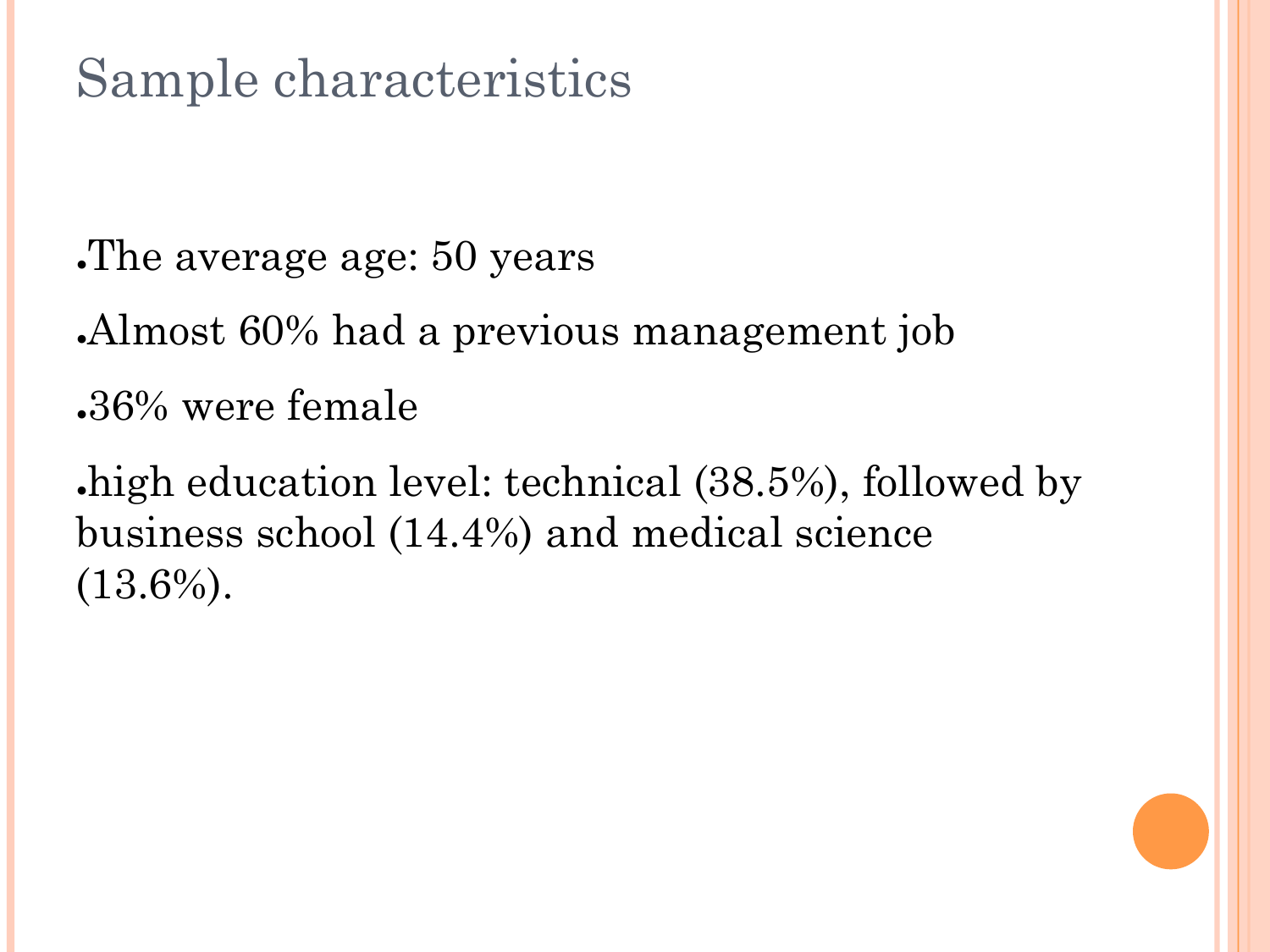Ten Most Important Success Factors

¢(1) commitment and support of leaders,

¢(2) system quality,

¢(3) end-user participant,

¢(4) information and service quality,

¢(5) infrastructure,

¢(6) departments cooperation,

 $\bullet$ (7) resources,

¢(8) staff training,

¢(9) co-development of the system and workflow, and

¢(10) vendor cooperation.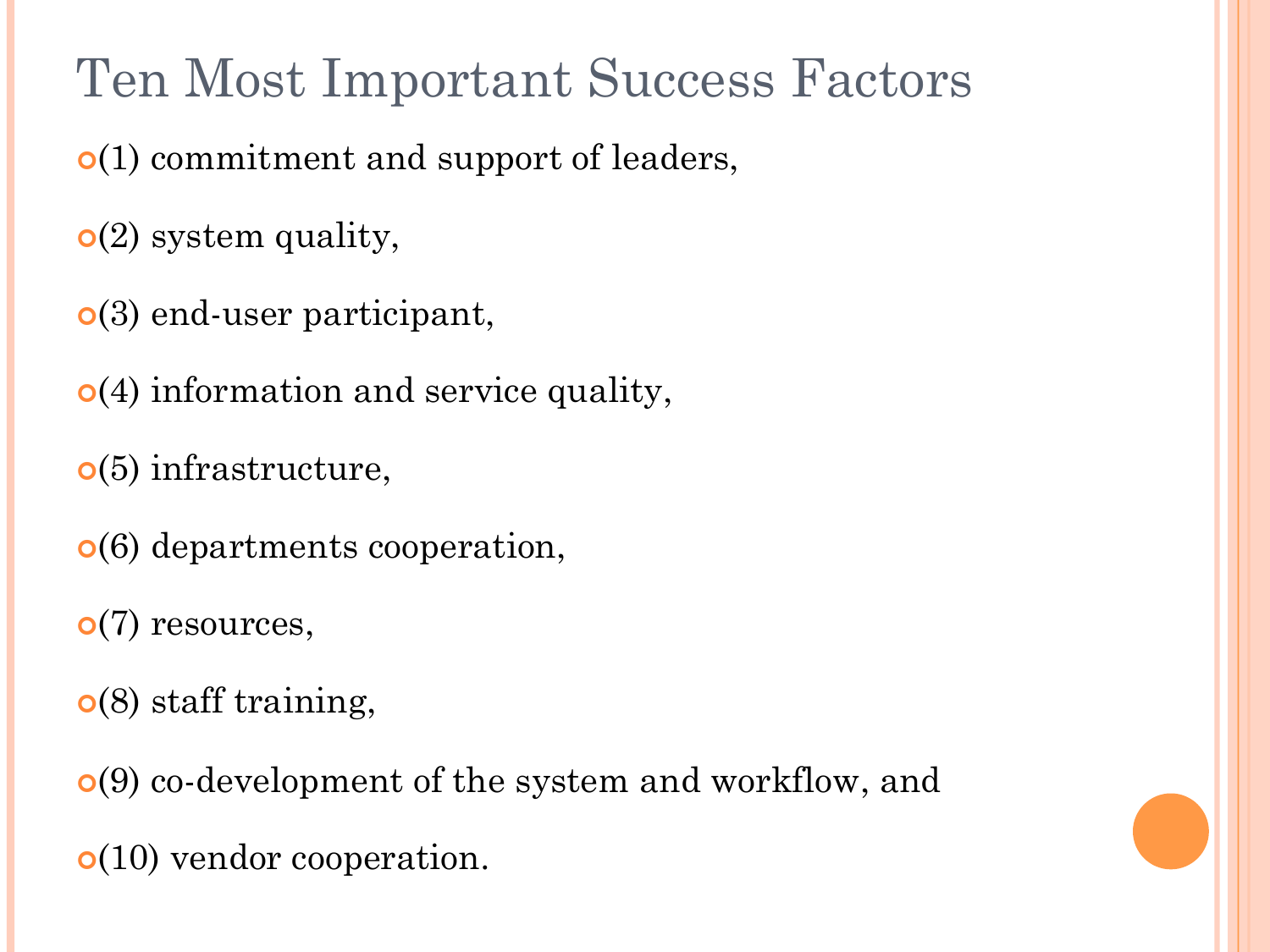**The principal component analysis was used to** explore which, if any group would emerge

. The screen plot was used to identify the optimal. number of factors to be considered.

The 25 SFs were independently subjected to varimax-normalized rotation.

●To get the most information, SFs with a loading of .400 or greater were considered.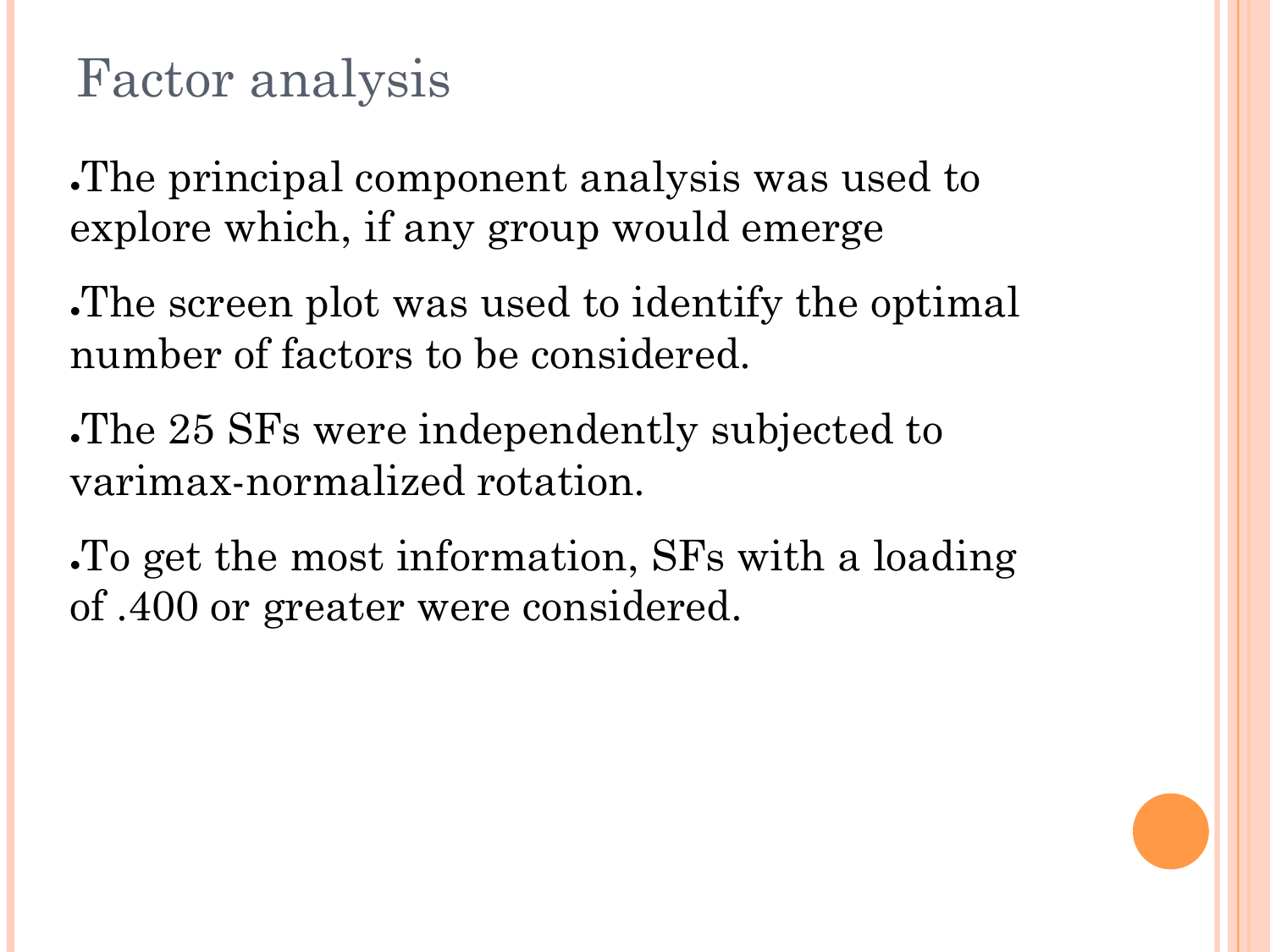•SF12 ("meeting the needs of end-users") has the lowest loading; however, it is an important contributor to the content of the scale. Thus, we decided to not eliminate it (Pett et al., 2003).

●Two success factors, SF5 ("infrastructure quality") and SF11 ("project management"), were dropped since the meaning of these SFs did not fit with the groups in which they load (Hair et al., 2009; Pett et al., 2003).

●Factor analysis was performed once again to determine whether the factor group structure remained stable.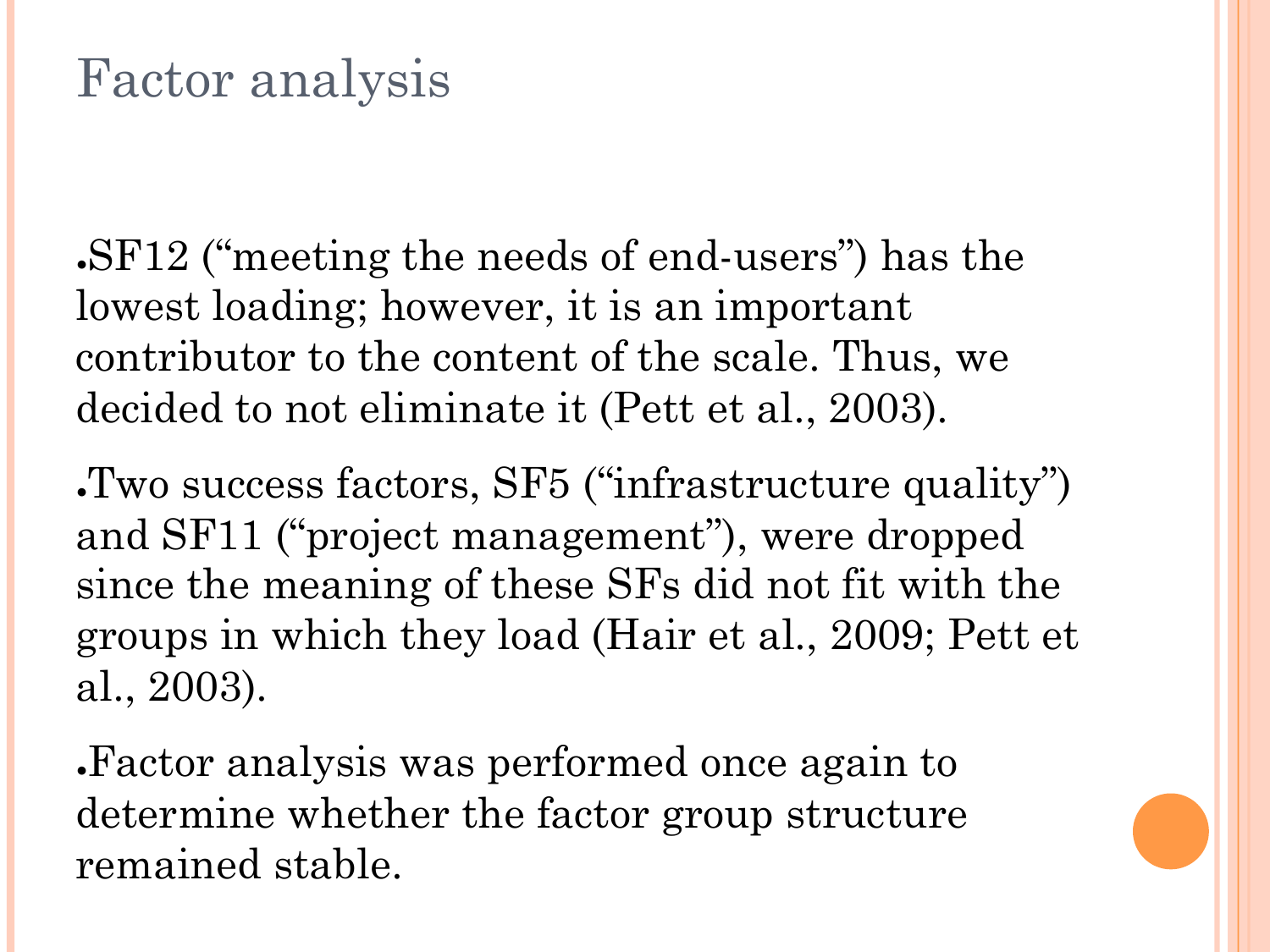## The final result after the second factor analysis.

Table 3: KMO and Bartlett's test

|                                  | Kaiser-Meyer-Olkin Measure of Sampling<br>Adequacy |         |
|----------------------------------|----------------------------------------------------|---------|
|                                  | Approx. Chi-Square                                 | 876.051 |
| Bartlett's Test of<br>Sphericity | df                                                 | 253     |
|                                  | Sig.                                               | .000    |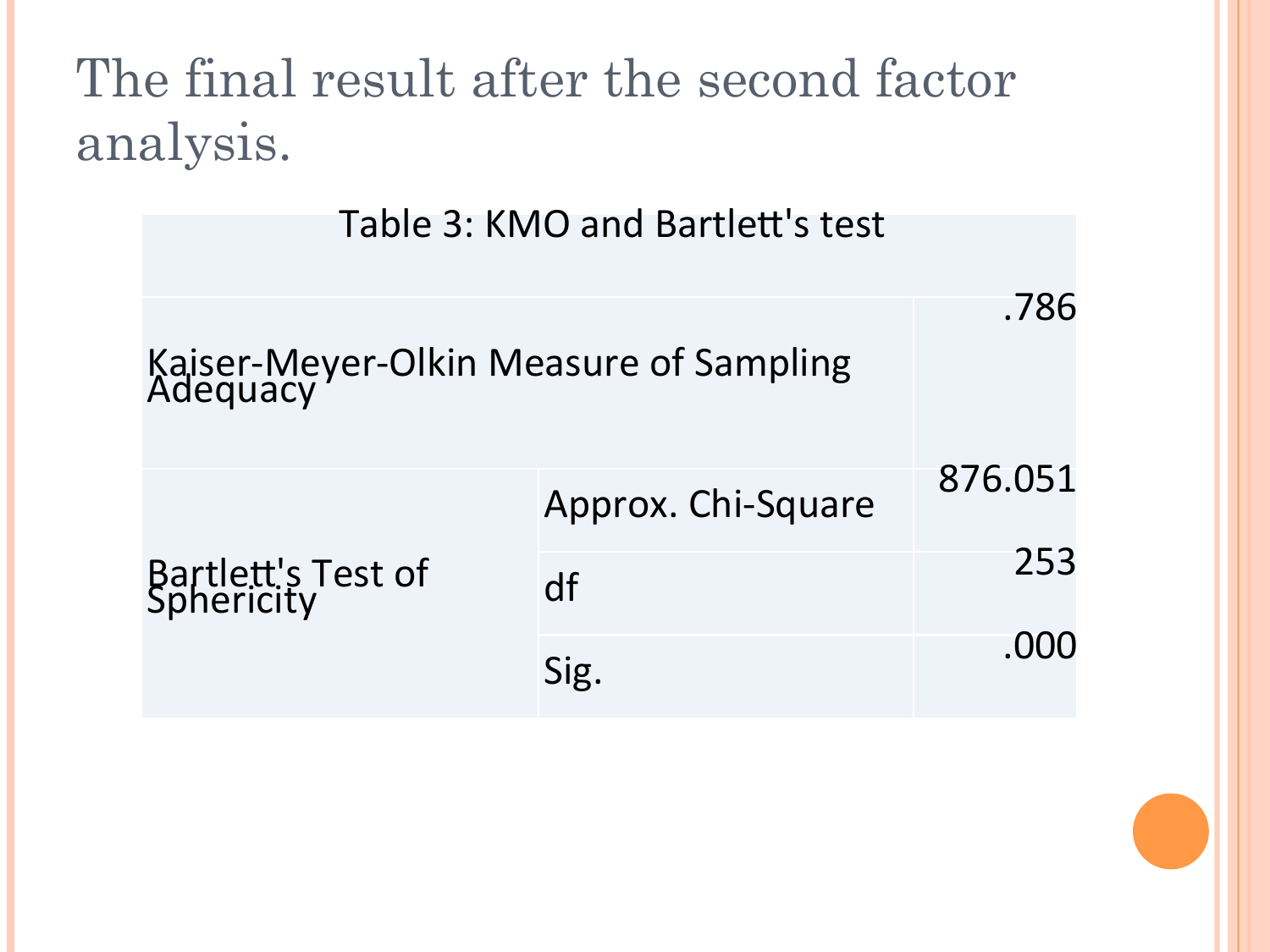. Six groups of factors

Group 1: Culture Conductive to Change

Incentives

Experience in change and innovation

Regulation

Organization openness in change and innovation

Group 2: System & Service Quality

System quality

Service and information quality

Collaboration with vendors

Influence of external environment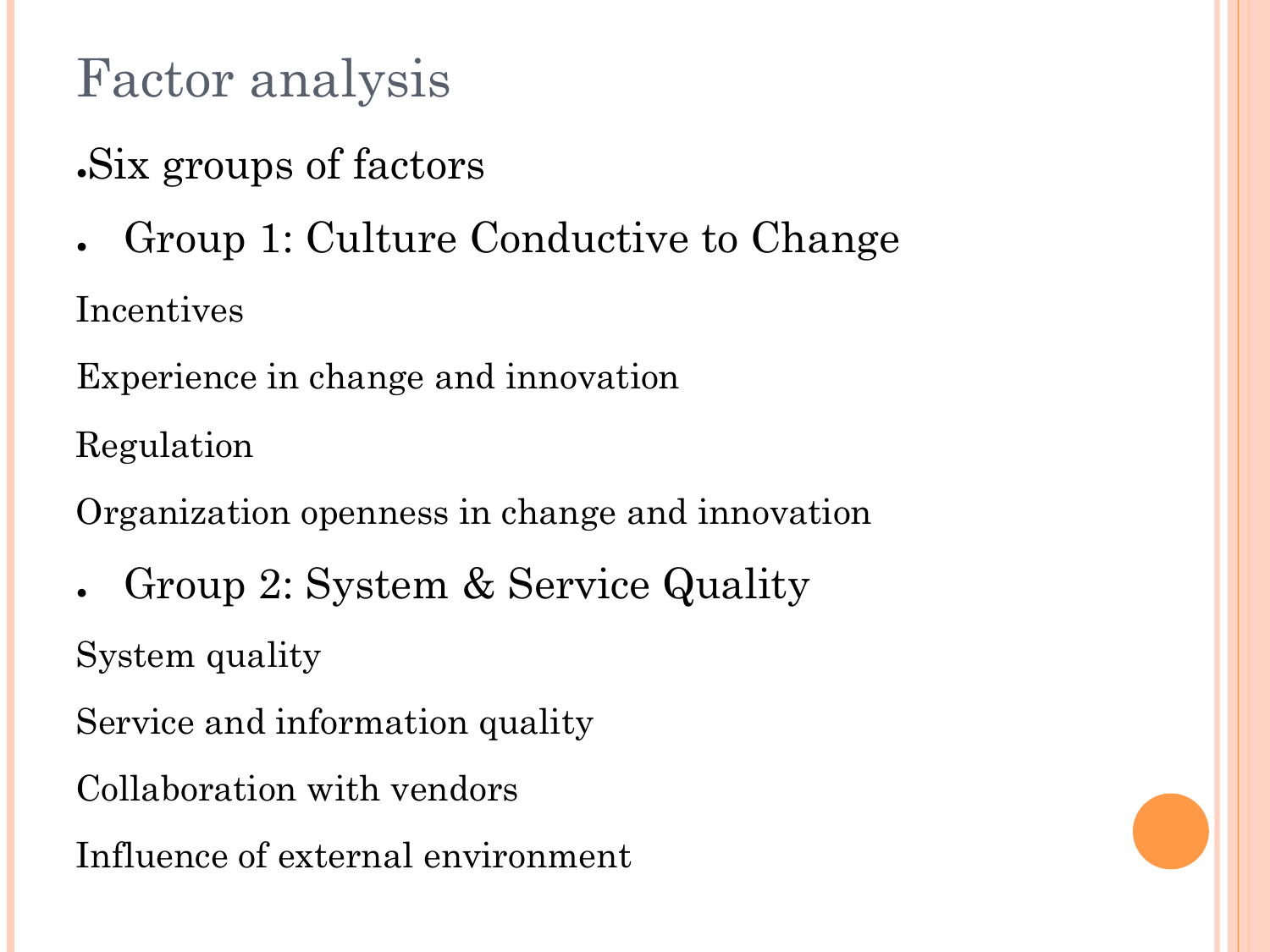#### Group 3: Collaboration

Cooperation among administration, IT, and clinical functions

Sufficient resources

Multi-disciplinary teamwork

Technical support

Staff training

Performance of the project team

#### Group 4: Alignment

Co-development of the system and the workflow

Meeting the needs of management

Information communication technology (ICT) strategy

Meeting the needs of external stakeholders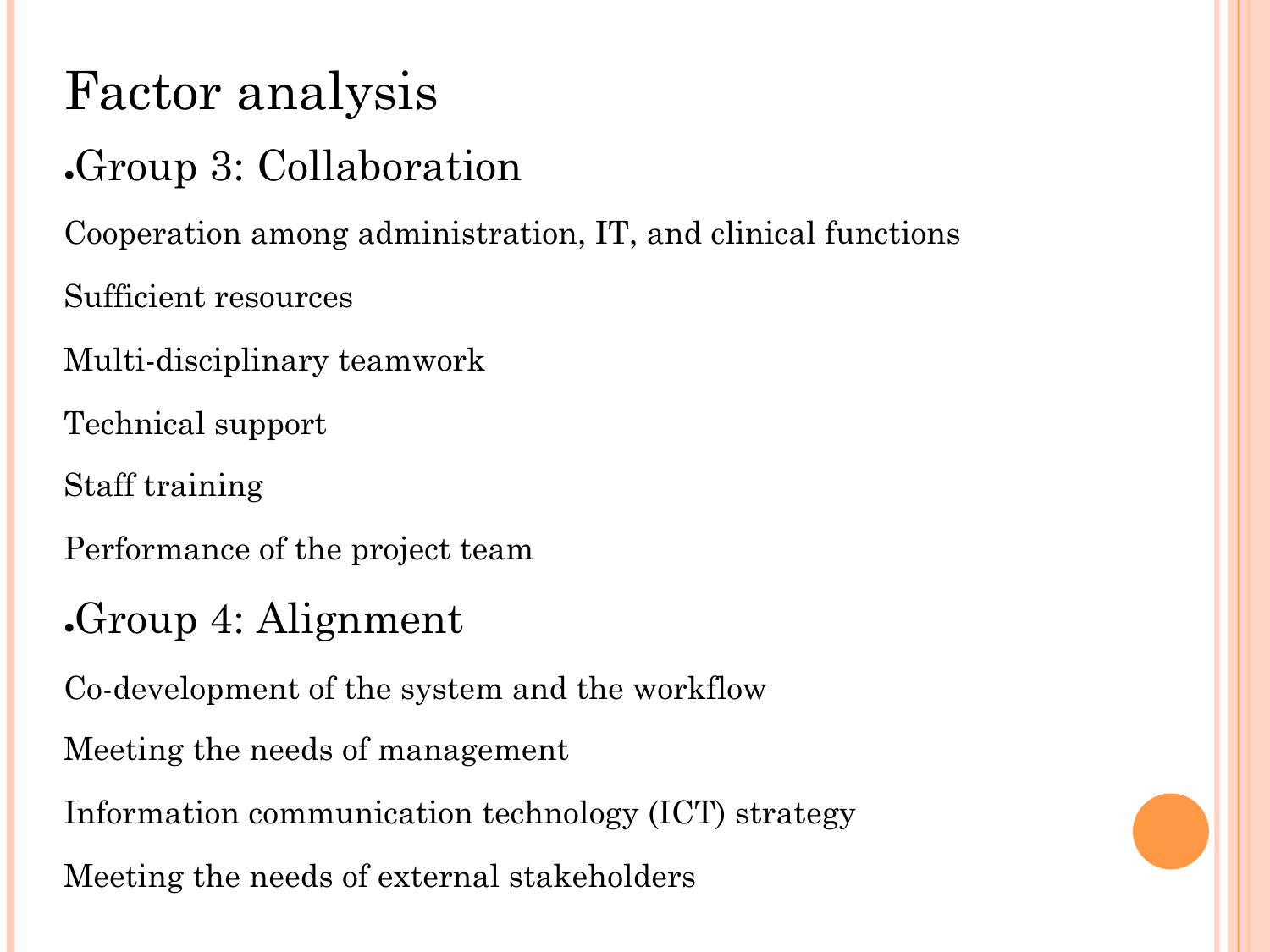• Group 5: End-user Involvement

End-user participation and involvement

Meeting the needs of end-users

• Group 6: Management Commitment Commitment and support of leaders Project champions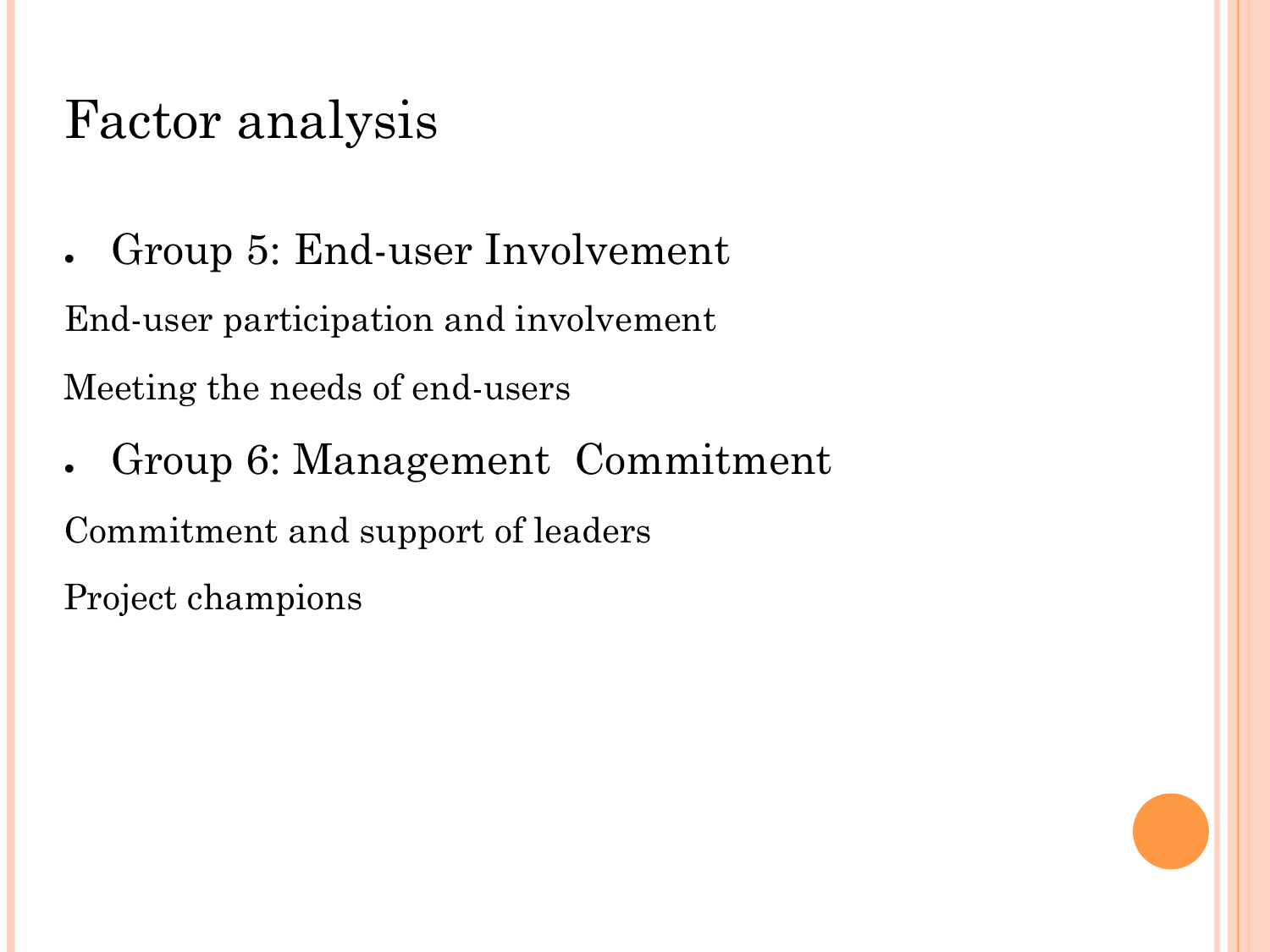Cross-country Comparison: Similarities

¢Despite being in different countries, IT managers have similar evaluations of SF Groups 2, 3, 4, 5, and 6

–the contents of these groups describe the activities or duties of IT managers.

¢If certain similarities are consistent across the countries, it may be possible to derive a list of fundamental success factors with little variance across countries.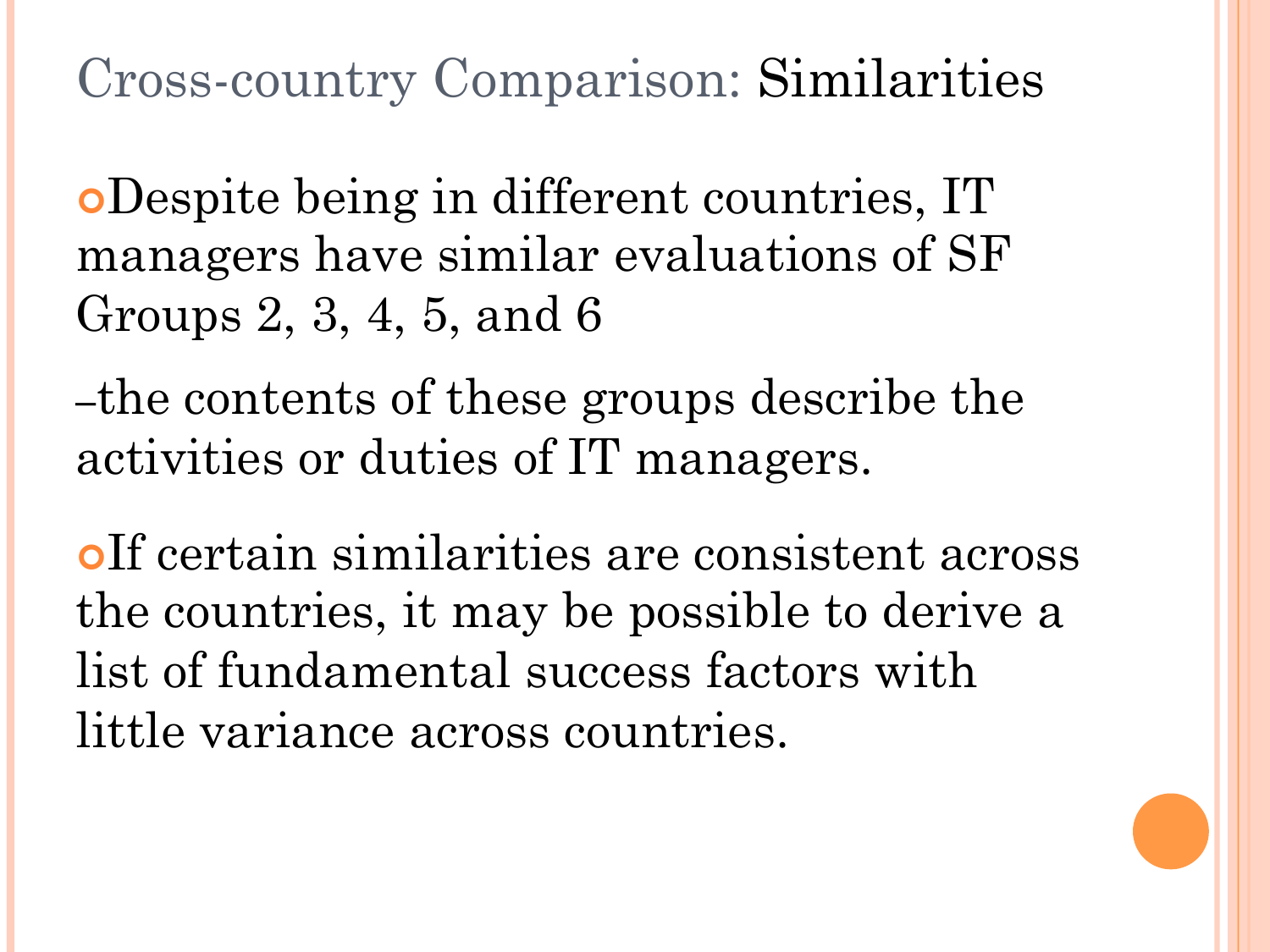### Cross-country Comparison: Differences

 $\Omega$ . Only Group 1 is different

●Finland was significantly different from other Nordic countries. Norway was also different from Denmark. However, Sweden did not significantly differ from Norway and Denmark.

Taken together, these results suggest that the perceptions of IT managers regarding the importance of culture is really different and are based on country context.

the aspects in this group being perhaps "softer" and more related to mindset than the other groups. In addition, this difference might be because Group 1 has aspects that cannot easily be formalized, while the other groups have elements that can and should be somewhat formalized in an IT project. Finally, the variables in Group 1 seem to have a strong link to the national healthcare environment.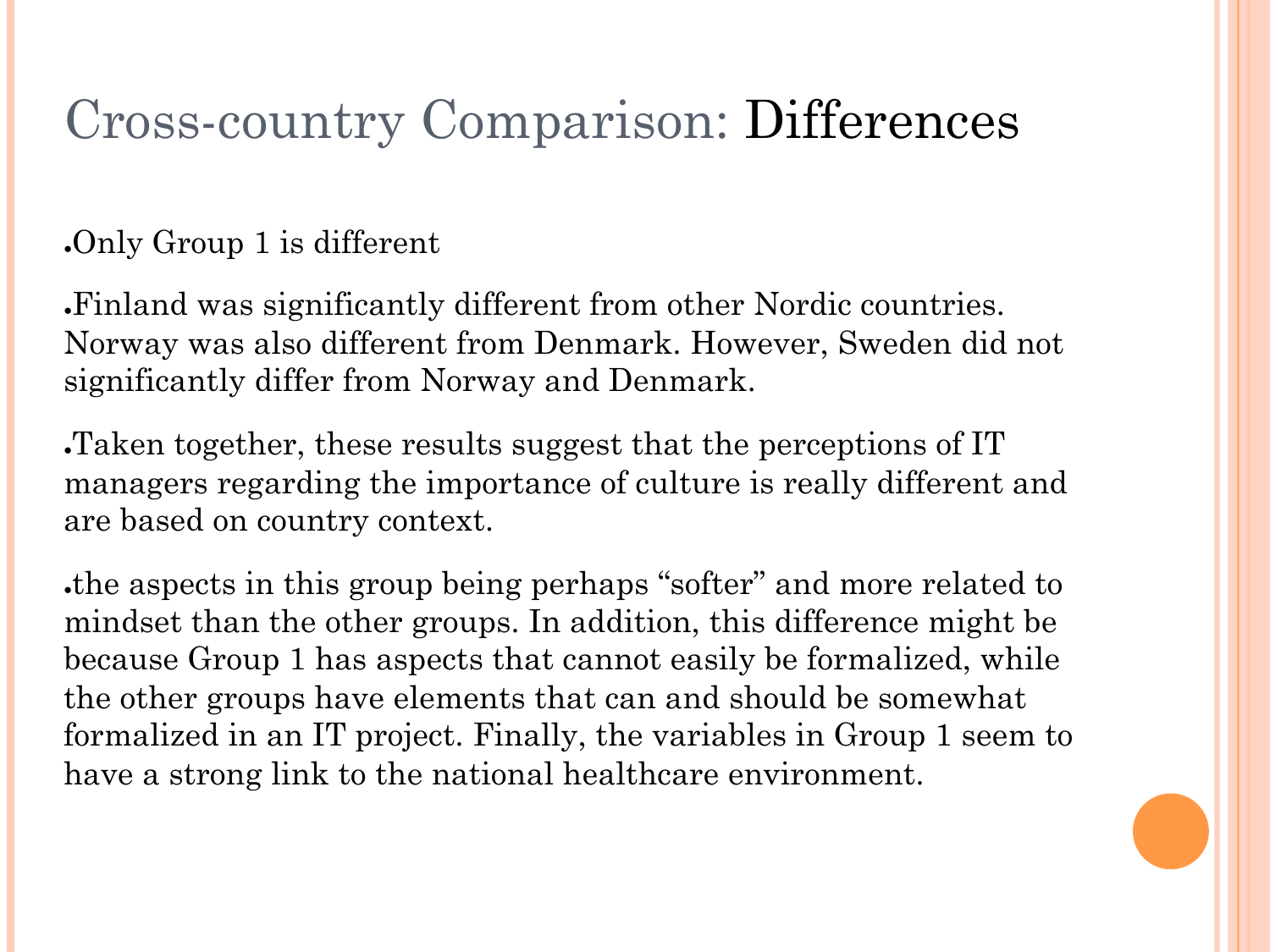### Future research

- Further studies are needed to validate our instrument and findings in other contexts.
- To derive a common set of SFs for HIT implementation in a range of countries.
- Recommendations for HIT implementation worldwide can be made on a more solid footing.
- The similarities that we found in IT managers' perspectives can save efforts and resources in HIT implementation